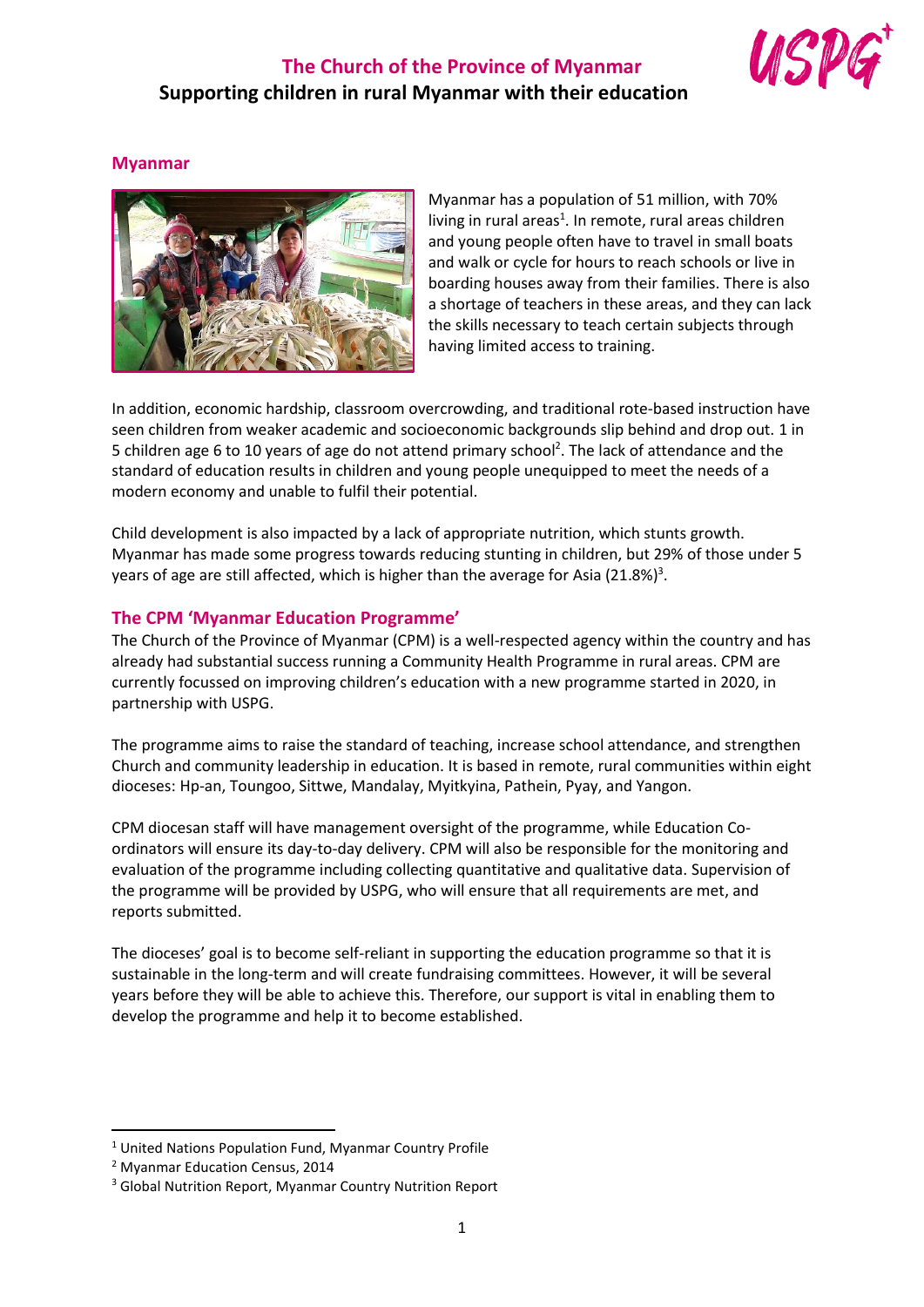# **The Church of the Province of Myanmar**



# **Supporting children in rural Myanmar with their education**

## **Programme Activities**

- Teacher training workshops will be held to increase their knowledge and skills.
- Learning materials and study guides will be provided to students in schools.
- Schools will be supplied with teaching aids such as blackboards.
- Students from families of a poorer economic background will be supported with tuition fees.
- Students will be provided with nutritious meals.
- Provide learning opportunities to students and communities leaders by opening learning centres.
- Leadership training workshops, and child protection training sessions will be held for Church and community members involved in education.

## **The beneficiaries**

The programme will directly support 600 girls and 600 boys at 13 primary schools, and nine secondary schools, seven of which are boarding schools, across the dioceses. In addition, 300 adults will directly benefit including the training of teachers, priests, catechists, and church committee members and community members. Lastly, 5,000 family members of the students will indirectly benefit through having relatives with greater economic prospects.

## **Jin Won's Story**



Jin Won is seventeen years old and the first boy from Khanti to pass his tenth standard exam in 20 years. He comes from the village of Karo Naunnyu which is near the border of India. Jin said, "*Through kindergarten to the fourth standard, I was taught by one teacher alone. He could teach one standard for only two months of the year to finish all five standards. When I passed primary school and had to go and study in Lahai, a nearby town, I couldn't keep up with the fifth standard, so I had to study in the fourth standard again. But in 2019, our priest Thomas requested some teachers from a good tuition centre in the town to come and teach us for free. I learned well with their guidance. I can't describe how happy I was.* 

*My father grows corn and rice in the village and couldn't support my education very well, but he gave me a lot of love. I will therefore return his love by guiding the students [at the boarding school in Khamti] with their studies. My village is very far from there. I ride on a bicycle for one day, spend one night in Lahai and then take one more day bicycle ride to get to Khamti.* 

*My father wants me to become a government servant, but I want to be a businessman. I want to raise the living standard of my area. I thank everyone who has helped me make this achievement. Without their help, I wouldn't have made it this far."*